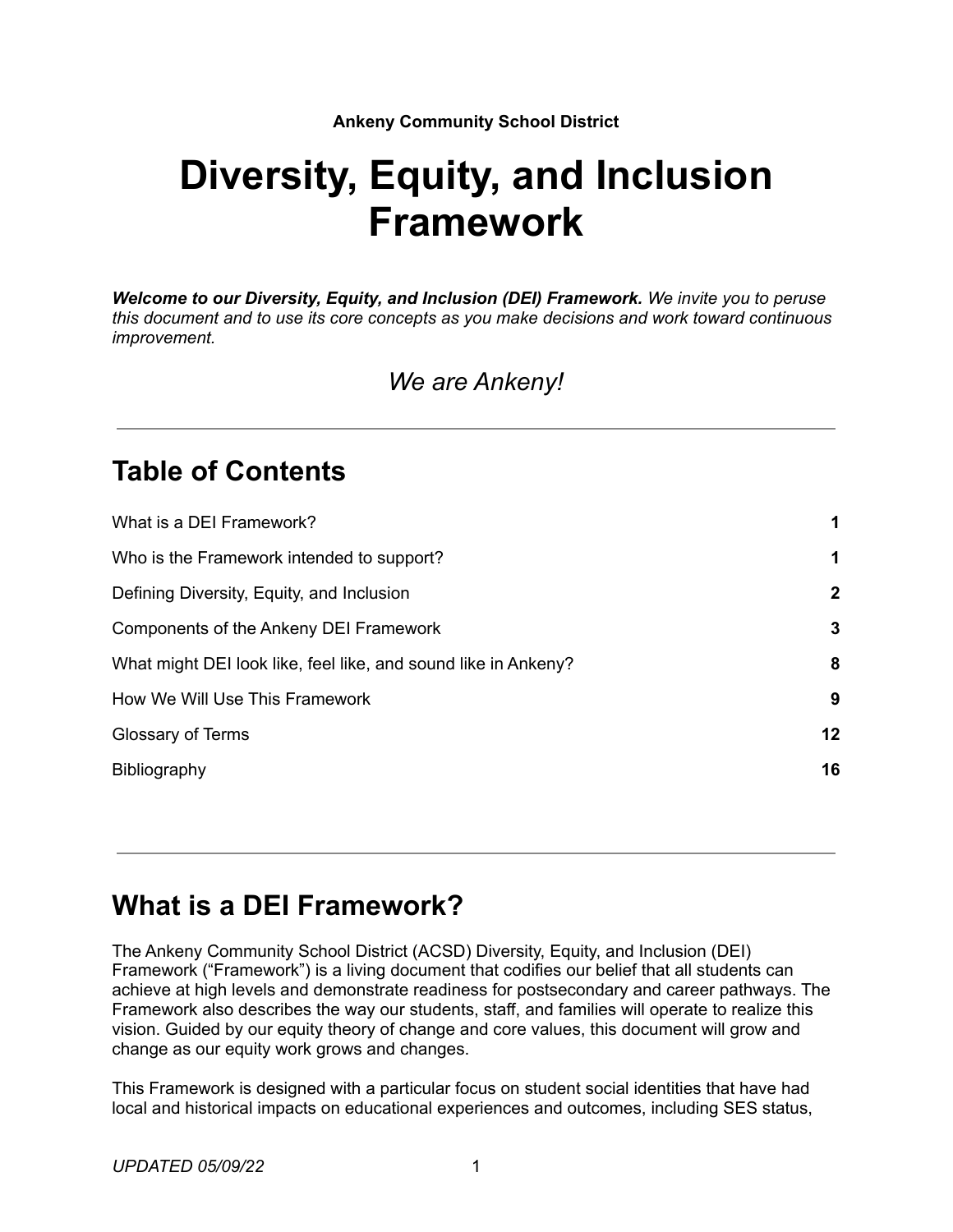race and ethnicity, class, disability, sexual orientation, gender identity, English to Speakers of Other Languages, and other protected classes. Our ultimate vision, however, is that *all* students are recognized, included, and supported within ACSD schools, classrooms, and activities.

We believe that, *if* teachers, administrators, school leaders, staff, students, and families partner to implement and support system-wide strategies, *then* both students and adults will both experience belonging, academic success, and the qualities articulated in our graduate profile, and all students will be prepared to choose among postsecondary, career, and community pathways.

The means to achieving these goals will vary as our students themselves vary. We will use this Framework to help us identify when policies, programs, practices, or situations contribute to a lack of equity in educational performance, results, and outcomes. Examples of this could be the unequal distribution of academic resources, including but not limited to school funding, qualified and experienced teachers, books, and technologies to socially excluded communities.

This Framework outlines evidence of effective leadership and instructional practices and procedures, as well as parent and family engagement, that we will examine to ensure progress toward closing academic and opportunity gaps.

# <span id="page-1-0"></span>**Who is the Framework intended to support?**

Our DEI Framework establishes the leadership, teaching, and support behaviors needed to effectively implement the strategic plan. It is designed to support *everyone* in ACSD by describing how the district embeds our commitment to improving our students' experience, opportunities, and success into all of our work and providing guidance and tools for how the district monitors policies, programs, systems, decisions, and progress toward achieving our vision.

Because *all* ACSD staff and school leaders have a role in supporting our students, we aim to improve district and school-wide knowledge, skills, and actions explicitly focused on creating the conditions so all students feel a strong sense of belonging and developing a growth mindset among staff and students. In order to identify inequities, we will regularly review disaggregated data and use insights from these reviews to inform planning, academic programming, access to activities, professional learning, and instruction.

# <span id="page-1-1"></span>**Defining Diversity, Equity, and Inclusion**

Over the course of several months in 2021 and 2022, the ACSD DEI Leadership Team and Equity Committee met to discuss the definition and importance of diversity, equity, and inclusion in Ankeny. These teams are comprised of school board members, students, parents, teachers, administrators, associates, administrative assistants and other concerned community members.

After reviewing definitions developed by other school districts, nonprofit organizations, educational equity assistance centers, and business sectors, the joint committees deliberated specific ways that diversity, equity, and inclusion show up in Ankeny's schools and devised the following working definitions for the Ankeny school district: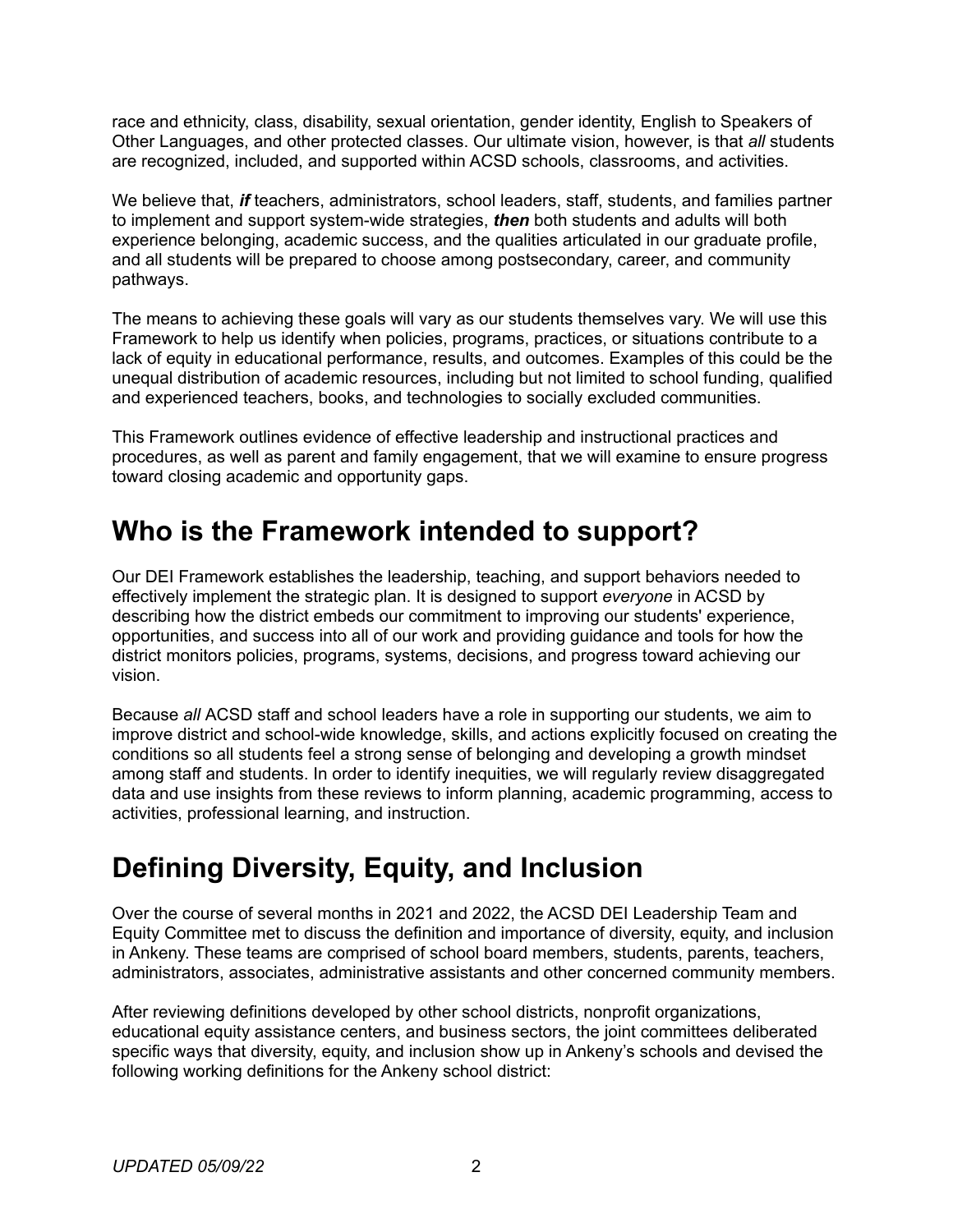- **Diversity:** The fact and strength of human difference that makes a difference, calling for representation of all varied identities collectively and as individuals.
- **Educational Equity:** The condition of justice, fairness, inclusion, and cultural responsiveness in our systems of education. Moreover, when educational policies, practices, interactions, and resources are representative of, constructed by, and responsive to all people so that each individual has access to high-quality learning experiences, regardless of individual characteristics and group memberships.
	- **Inclusion:** Building a culture of belonging by recognizing the impact and importance of all aspects of human difference.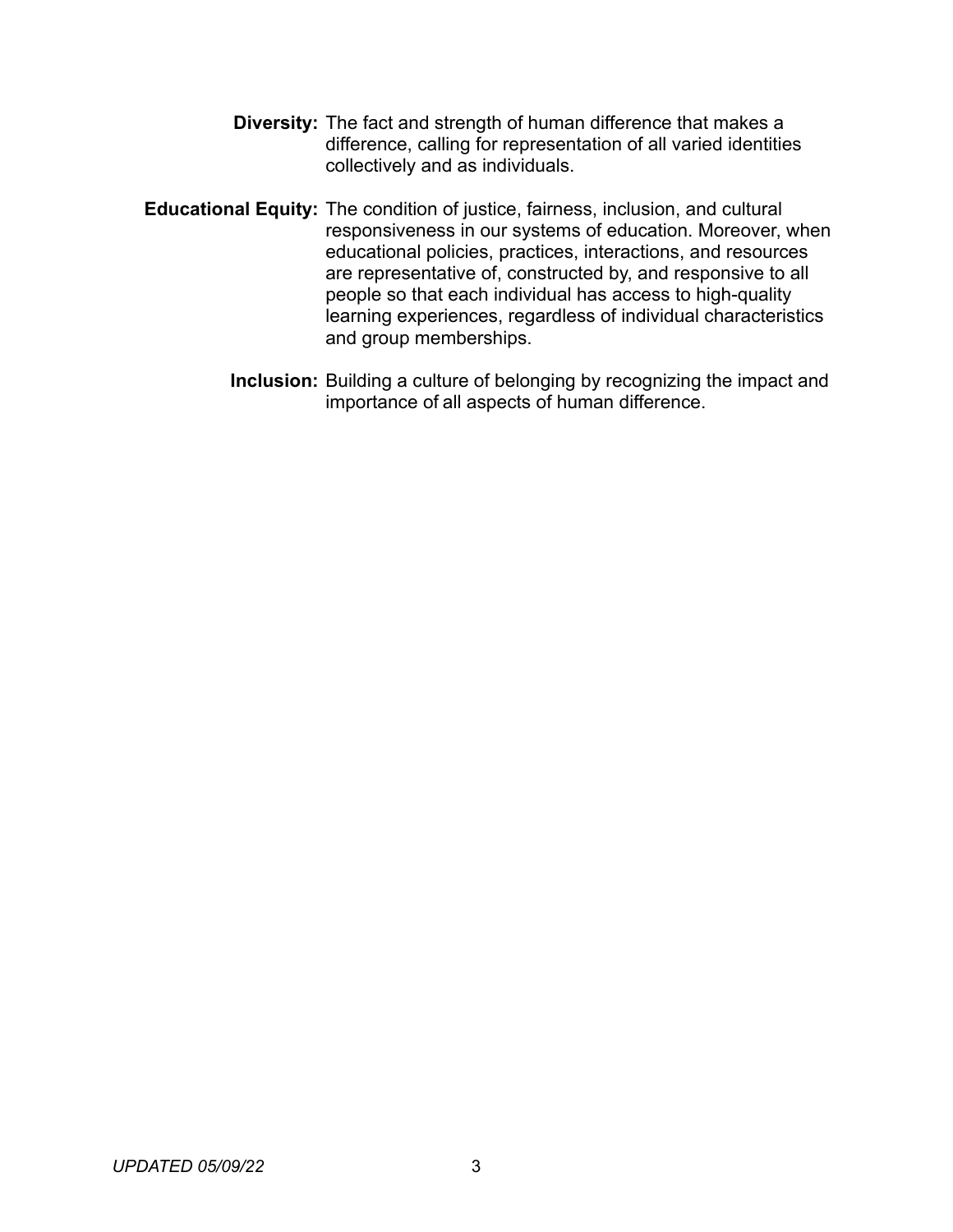# <span id="page-3-0"></span>**Components of the Ankeny DEI Framework<sup>1</sup>**



<sup>&</sup>lt;sup>1</sup> These components and their descriptions are adapted with permission from West Wind Education Policy Inc. (2021). *Equity Audit Domains*, which provides the research base behind our components.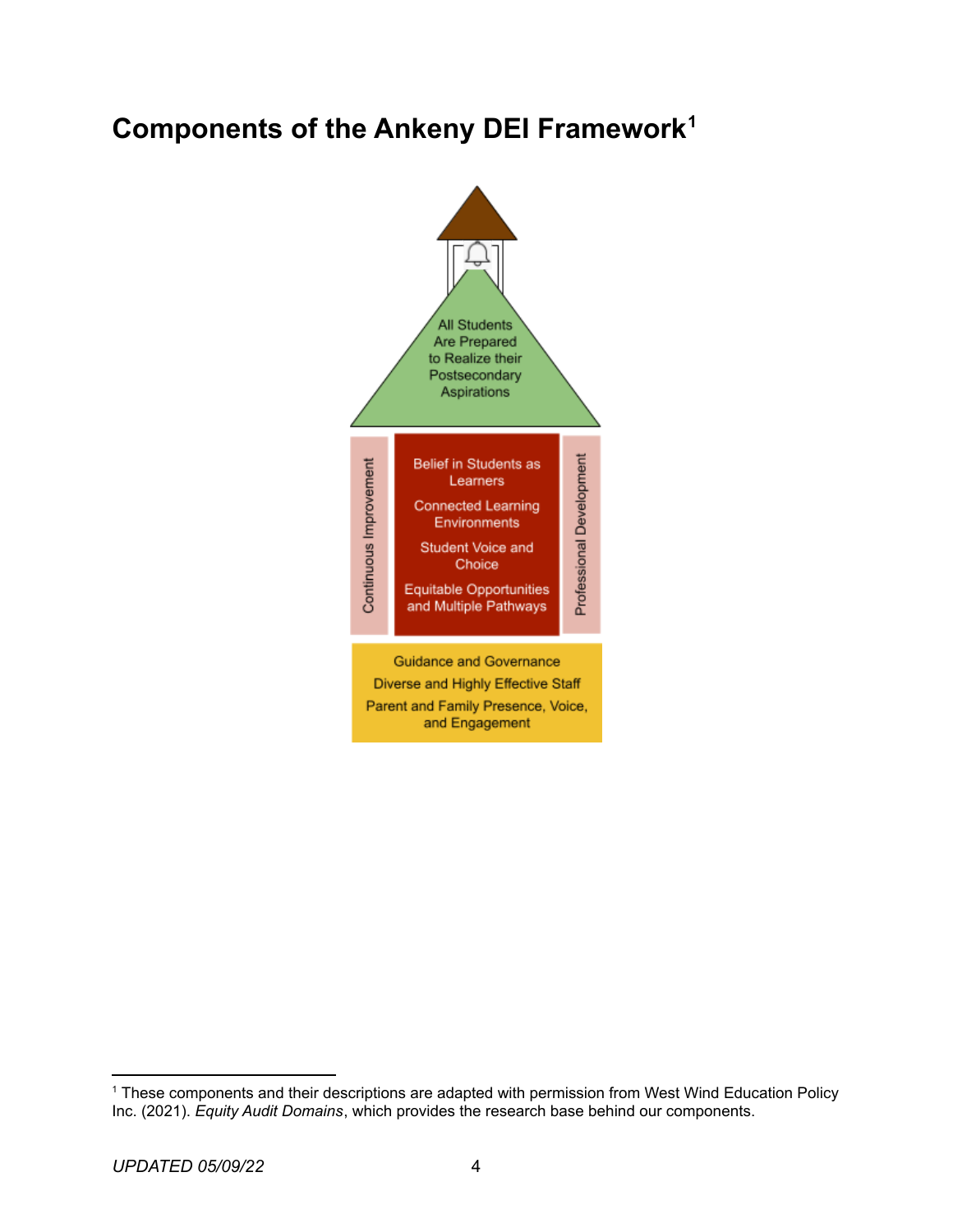**The ultimate goal of our DEI Framework is that students experience belonging, have at least one adult they connect with, and have multiple opportunities to succeed**



**Prepared to Realize their** Postsecondary **Aspirations** 

We strive to ensure that each and every student experiences academic success and that we will not be able to predict a student's pathway based on their social identities. More than this, we strive for every student to experience belonging and inclusion. While traditional achievement markers standardized test scores, course grades, and graduation rates - are important indicators of success, our holistic vision also looks at student engagement, satisfaction, persistence, participation in extracurricular activities, in addition to acquisition of knowledge, skills, and competencies (Kuh et al, 2006; York et al, 2015). As we enact our belief in all students as learners and strive to ensure all students are thriving and experiencing the same high standards, we continue to provide targeted support and accommodations to students based on their need.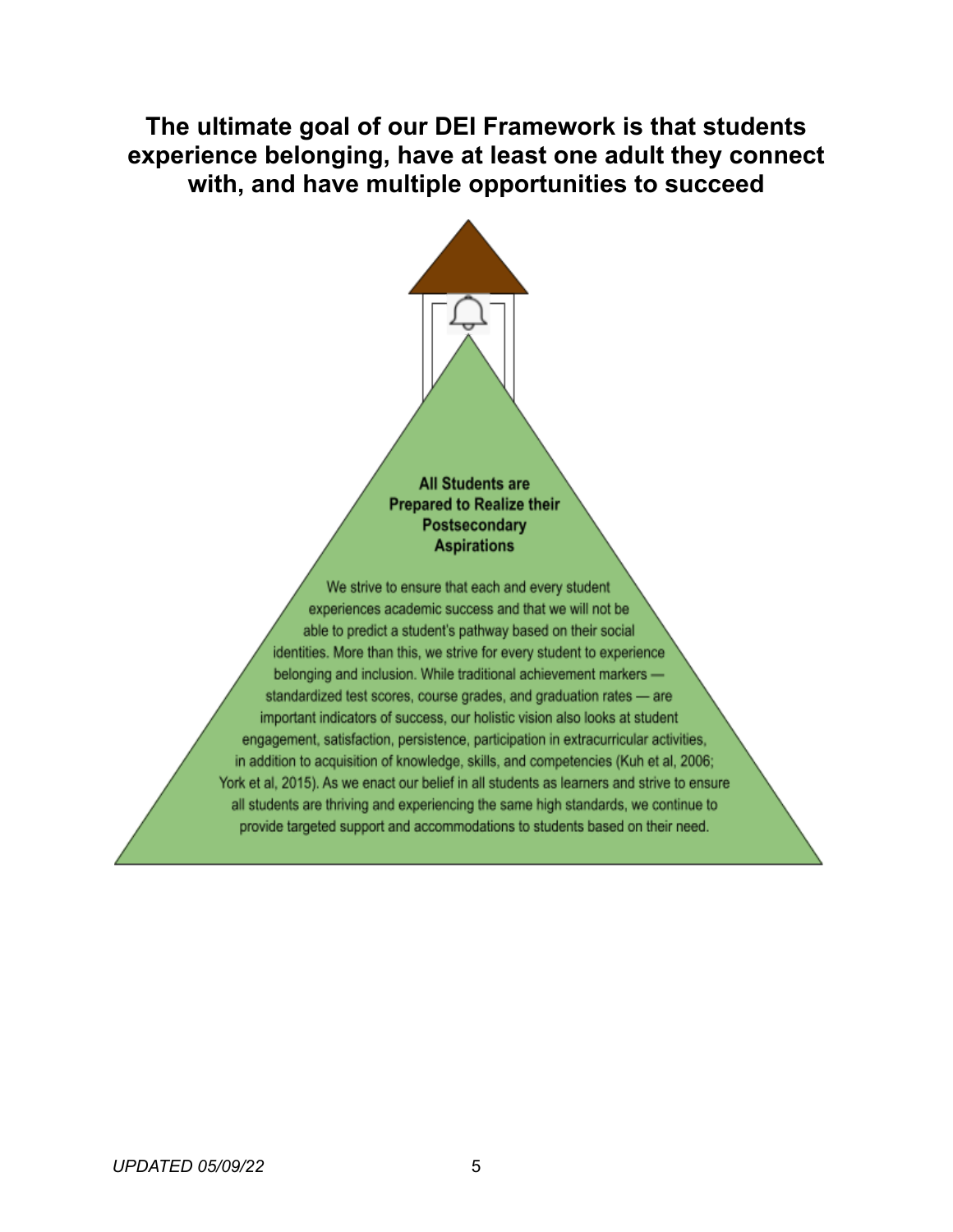### **Our work is framed by a disposition and an investment that together provide the guard rails of support**

#### **Continuous Improvement**

We strive for continuous reflection and inquiry; for the ongoing study of content, practice, and student effects; and for the constant use of disaggregated data to guide decisions. A continuous improvement mindset includes both skills and dispositions--being open to new information and opportunities for growth. The process of continuous improvement involves ongoing, step-by-step, incremental changes designed to get better and better within a practice. This requires a commitment to measuring the impact of policies and programs, not for accountability purposes, but for improvement.

### **Professional Development**

We strive to provide ongoing professional learning opportunities to all of our staff that go beyond awareness, reaction, and the learning of discrete content to include deeper levels of professional growth. Our professional development offerings should help educators engage in equitable practices, create equitable environments, foster asset-based thinking, and avoid any form of stereotyping and identity-based assumptions. Feedback from observers and coaches can help teachers reflect on how they engage all students.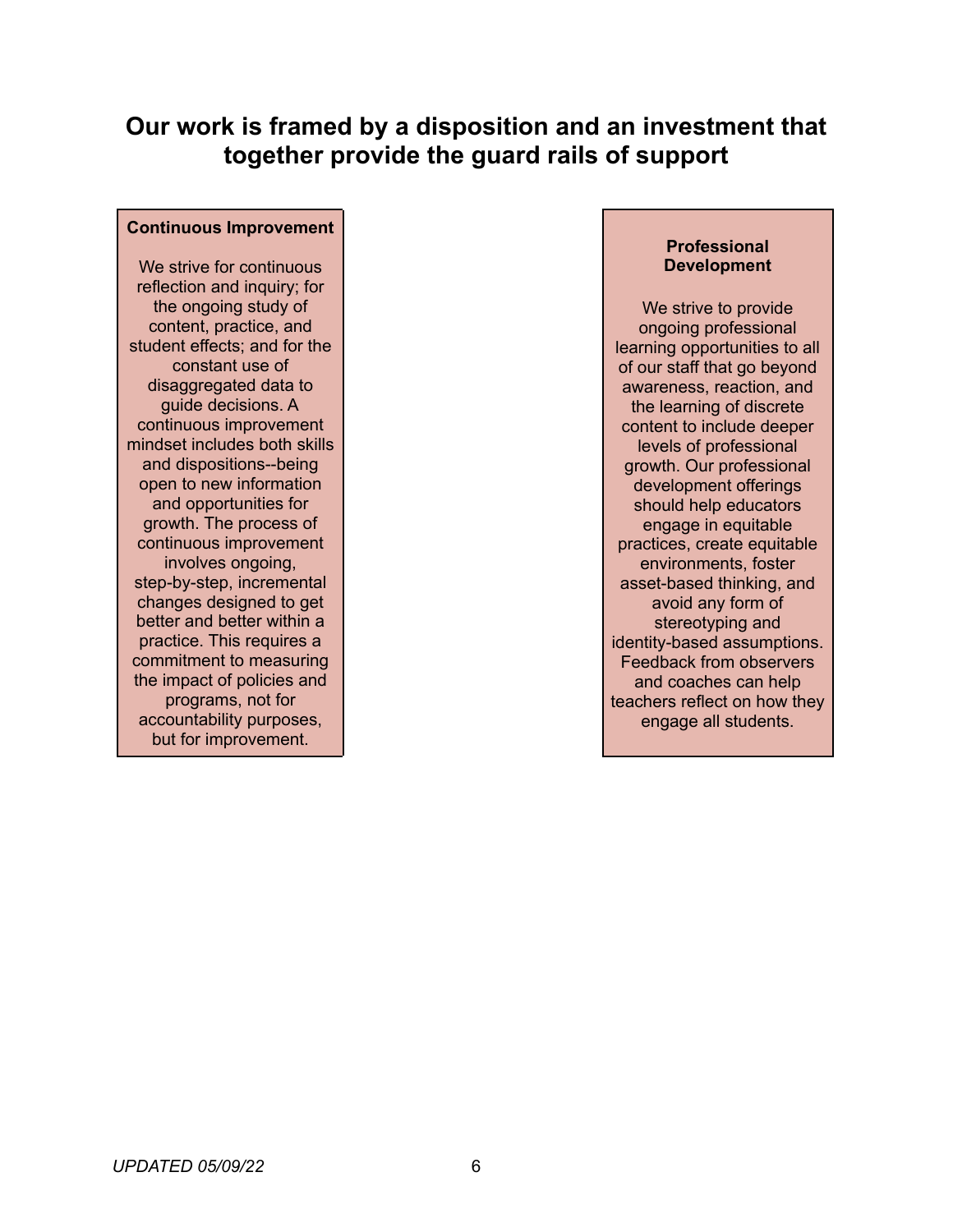### **We strive to create environments characterized by high expectations, opportunity, connection, and student agency**

#### **Communicating to Students They Are Capable Learners**

We strive to communicate our belief that each student is a learner capable of achieving in a rigorous curriculum. Affirming learning environments help teachers to communicate the valuable contributions each student brings to their own learning and to their class.

### **Equitable Opportunities and Multiple Pathways to Achieve the Iowa Core**

We strive to provide students with multiple pathways to achieve their goals, such as college-preparation and college-level courses, career and technical education, community service, internships, military and online courses. All pathways must provide rigorous opportunities for learning, relevant content, and real-world experiences. Students should be able to move fluidly between pathways throughout their PK-12 careers. We look for our curricula to provide all students opportunities to explore their own cultural, social, and political identities and context, as well as those of others, and teaching to focus on in-depth understandings and the practice of thoughtful analysis.

### **Connected Learning Communities**

We strive to create connected learning communities in which each and every student experiences a sense of belonging and success. A sense of belonging involves more than simply being acquainted with other people; it is centered on mutual attention, support, empathy, and honoring the dignity of all members of the group. To achieve this for all students, connected communities recognize and celebrate diversity by acknowledging differences that are important to its members (Gay, 2018; Gower *et al*, 2018; Hammond, 2015). This also fosters success, as research shows that exposure to diversity "leads to improved cognitive skills, including critical thinking and problem solving" (Wells, et al, 2016). School-wide and classroom behavior management also focus on fostering community connectedness and skill building (Brown, 2018; Day *et al,* 2016; Clifford, n.d.; Drewery, 2016; Kehoe, et al., 2018). In addition to collecting and disaggregating data such as in-class behavior management practices, office referrals, and suspensions and expulsions, student and staff feedback on the culture and climate of schools is sought.

### **Student Voice and Choice**

We strive to ensure each and every student has both voice and choice in their learning. Research shows that elevating student voice has a positive impact on students' social and emotional wellbeing and can strengthen relationships between teachers and students (REL West, 2020). To equitably encourage student voice, teachers honor different discourse styles, create multiple opportunities for each student to share their ideas, insights, perspectives, and work, and ensure that the adults are not the ones doing most of the talking throughout a school day. Providing students with choices in their learning honors and supports student agency and autonomy.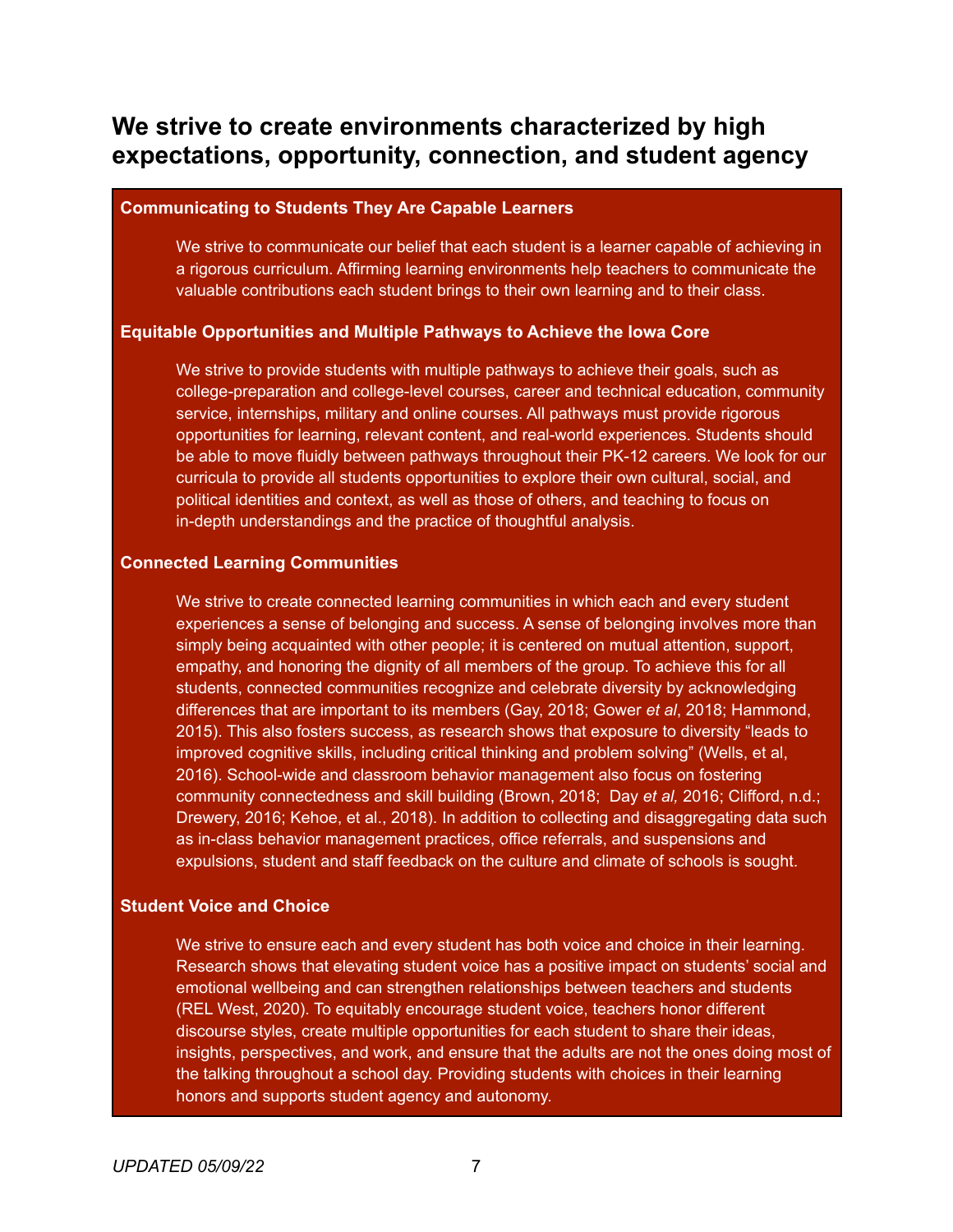### **The foundation of our Framework provides for the policies, people, and partnerships necessary to support student learning**

### **Guidance and Governance**

We strive for equity-advancing governance processes that engage a diverse array of stakeholders, including students, in key decision making points at all levels. Determining the potential benefit and burden of policies and practices before implementation and reviewing decisions and data through equity lenses throughout implementation are key aspects of continuous improvement. This requires collecting and reviewing disaggregated input and impact data for patterns and indicators of success and challenges, then using the data to inform decision making.

### **Diverse and Highly Effective Staff**

We strive to grow and retain a diverse workforce and to support all staff to be successful teaching all students. Increasing teacher diversity has been shown to be beneficial for *all* students (Cole 1986; Graham 1987; Irvine 1988; Matcznski & Joseph, 1989; Cherng and Halpin, 2016; Bartoli et al, 2016); research further shows that teachers of color particularly improve the academic outcomes and school experiences of students of color (Gershenson et al, 2015; Villegas & Irvine, 2010; Pitts, 2007; Dee, 2004; Clewell et al, 2005; Ferguson, 2003; Hanushek, 1992; Evans, 1992; Ehrenberg and Brewer, 1995). Similarly, having administrators of color has shown to be important for students (Meier, 1993). A diverse and equityadvancing staff also is good for staff themselves, being directly correlated with staff members' perception of school climate and staff feeling a sense of belonging and self-efficacy (Aldridge & Fraser, 2016).

#### **Parent and Family Presence, Voice, and Engagement**

We strive to encourage parent presence in our schools and school district, seeking to "build the social and cultural capital of children, both inside and outside of formal educational environments" (McKenna & Millen, 2013). We seek a multidirectional flow of communication and partnerships between our parents and guardians of students and our educators. It is essential that parents and caregivers have the opportunity to share the importance of their cultural identities with schools and that schools are able to integrate that learning into the education system. We see the family as a positive source of strength for a child's learning rather than an "oppositional force" for schools (McKenna & Millen, 2013).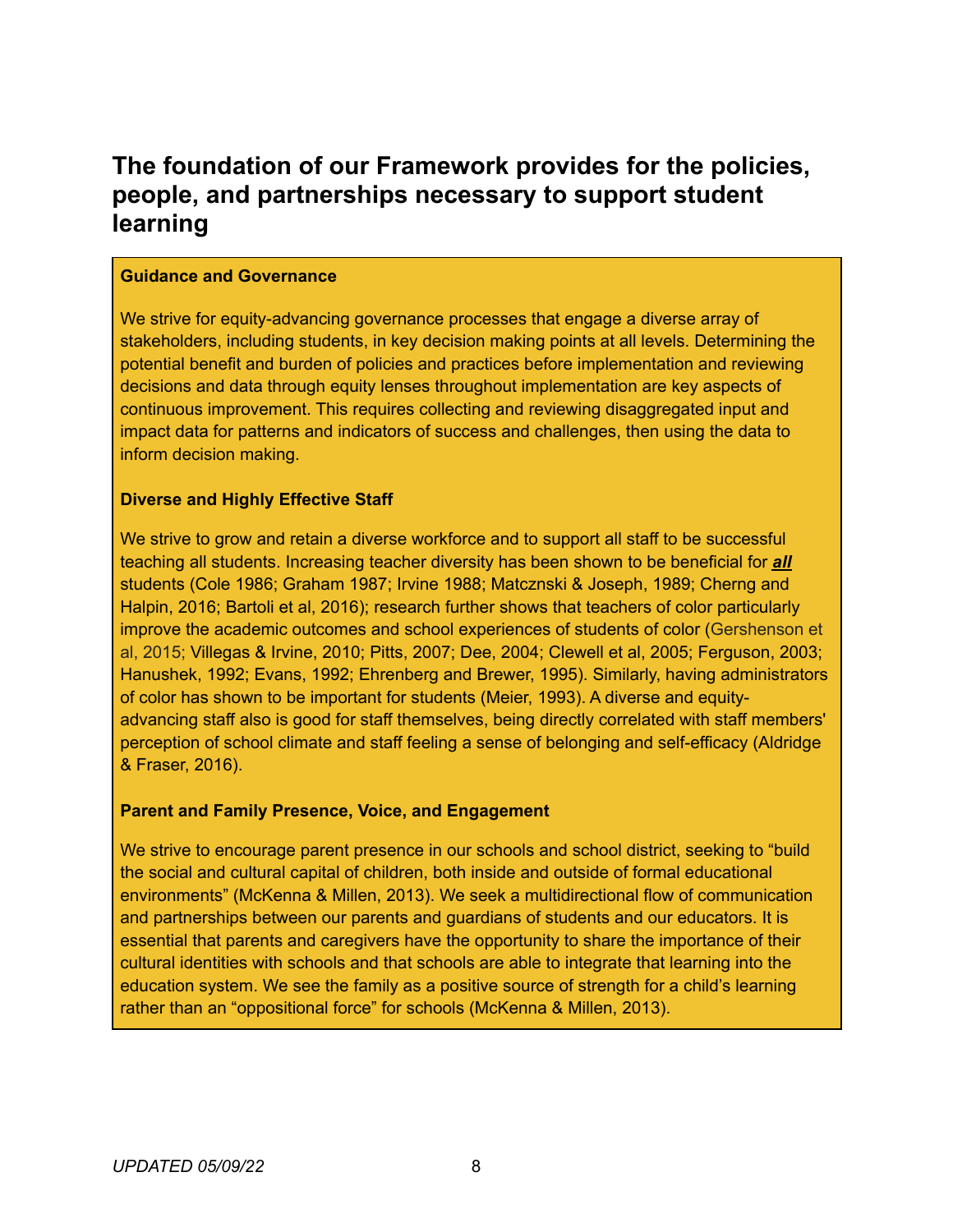# <span id="page-8-0"></span>**What might DEI look like, feel like, and sound like in Ankeny?**

Sometimes the research base behind a DEI Framework can make the work we need to do seem cerebral, academic, and dispassionate. We hope that this DEI Framework represents possibility, inspires action, and evokes joy. To that end, in addition to defining the core components of our Framework, we decided to describe what diversity, equity, and inclusion could look like, feel like, and sound like in Ankeny.

When we know and can share these examples, we can support one another in creating the culture, conditions, and community spirit needed to drive change.

What might it **look** like when we are fully living out our commitment to diversity, equity, and inclusion?

For teachers, it might look like students engaging in productive struggle together as they work on problems in class.

For students, it might look like a curriculum that encourages exploration of the contributions of people who look like them and people who don't.

In Professional Learning Communities, it might look like teachers using timely, accurate data to regularly help them make decisions about what to do next.

For administrators, it might look like facilitating Instructional Leadership Team meetings to review student performance levels disaggregated by race, gender, zip code, or other markers of social identity.

At the district level, it might look like a series of meetings to test out new practices and measure their actual impact, to adjust them based on the findings, and to start the cycle over again.

For parents and family members, it might look like a course catalog full of opportunities for the children to learn new and different skills.

For the superintendent and school board members, it might look like specific operational procedures that outline equity-focused questions to consider whenever a policy decision comes to the Board table.

### What might it **sound** like when we are fully living out our commitment to diversity, equity, and inclusion?

In hallways, we might hear teachers welcoming all students into their classrooms by telling them how much they enjoyed the ideas they shared in class the day before.

For parents and families, it might sound like teachers starting out conferences by talking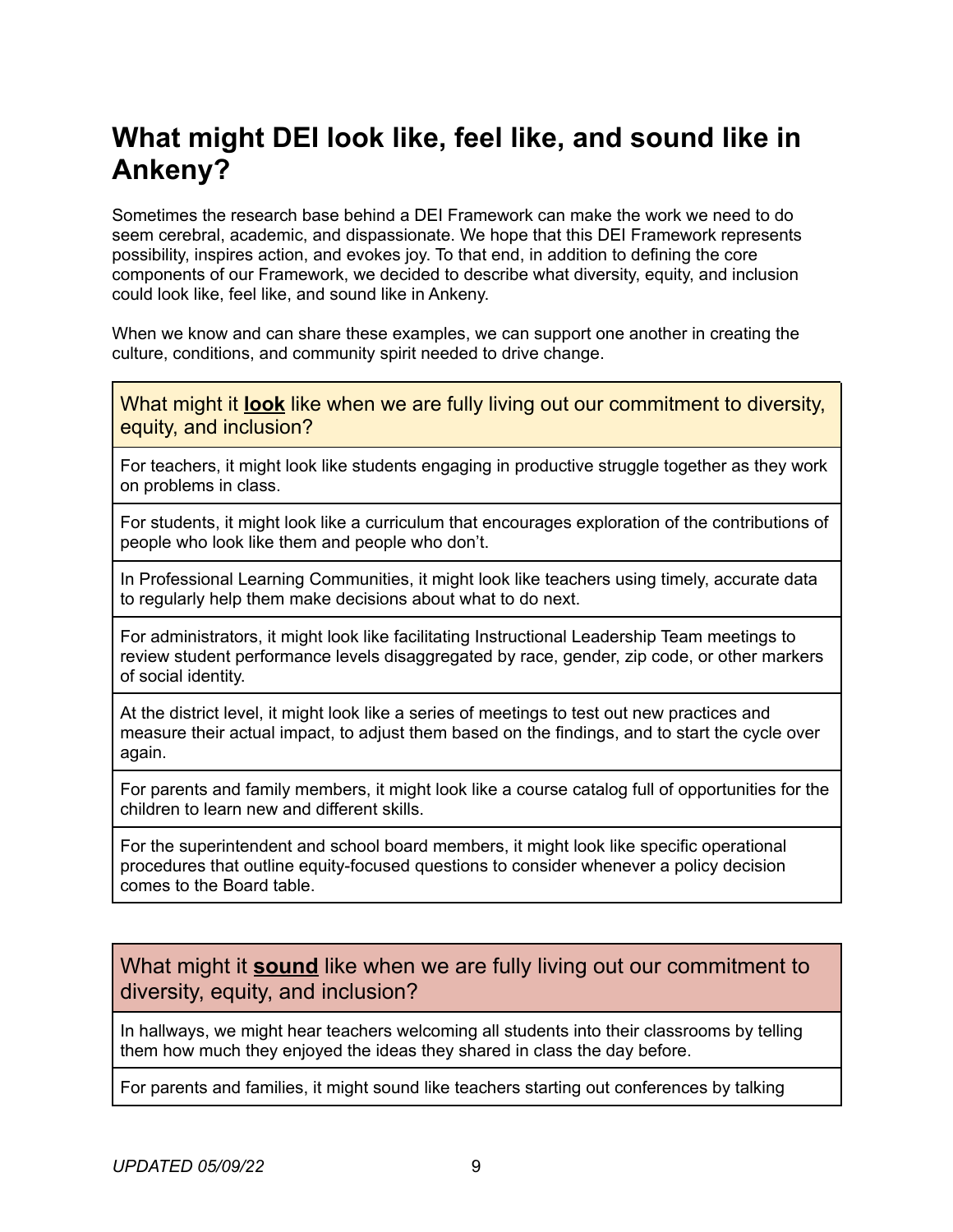about their students' strengths.

At the district level, we might hear someone say, "How did you determine that was a problem?" or "How do we know what the impact was of our actions on students in protected classes?"

For administrators conducting classroom observations, they might hear students in discussions asking where ideas and information came from.

For students who are speakers of other languages, it might sound like a teacher who has an accent similar to theirs.

For students witnessing a microaggression, it might sound like a teacher stepping in to stop the actions while treating everyone with dignity.

What might it **feel** like when we are fully living out our commitment to diversity, equity, and inclusion?

For students, it might feel like it is okay to not be perfect when trying something out, and that getting feedback on less-than-perfect work is helpful.

For students, it might feel like teachers believe every student can learn.

For parents and families, it might feel like hopefulness that their own children will thrive in Ankeny's schools.

For students, it might feel like they are valued for their strengths and contributions.

For family members, it might feel like their students have many different opportunities to experience success.

For staff, it might feel like being engaged as partners in supporting all students.

For teachers, it might feel like they have a safety net of support from parents and family members when they are ready to move students to challenging material.

For students, it might feel like they have a choice in how they demonstrate to teachers that they are learning.

# <span id="page-9-0"></span>**How We Will Use This Framework**

We built this DEI Framework to be used in multiple ways. Examples include the following:

### **● To inform strategic plan implementation and review**

Our district leadership and staff will be using this framework as we review our developing strategic plan and graduate profile. Having our vision for diversity, equity, and inclusion in one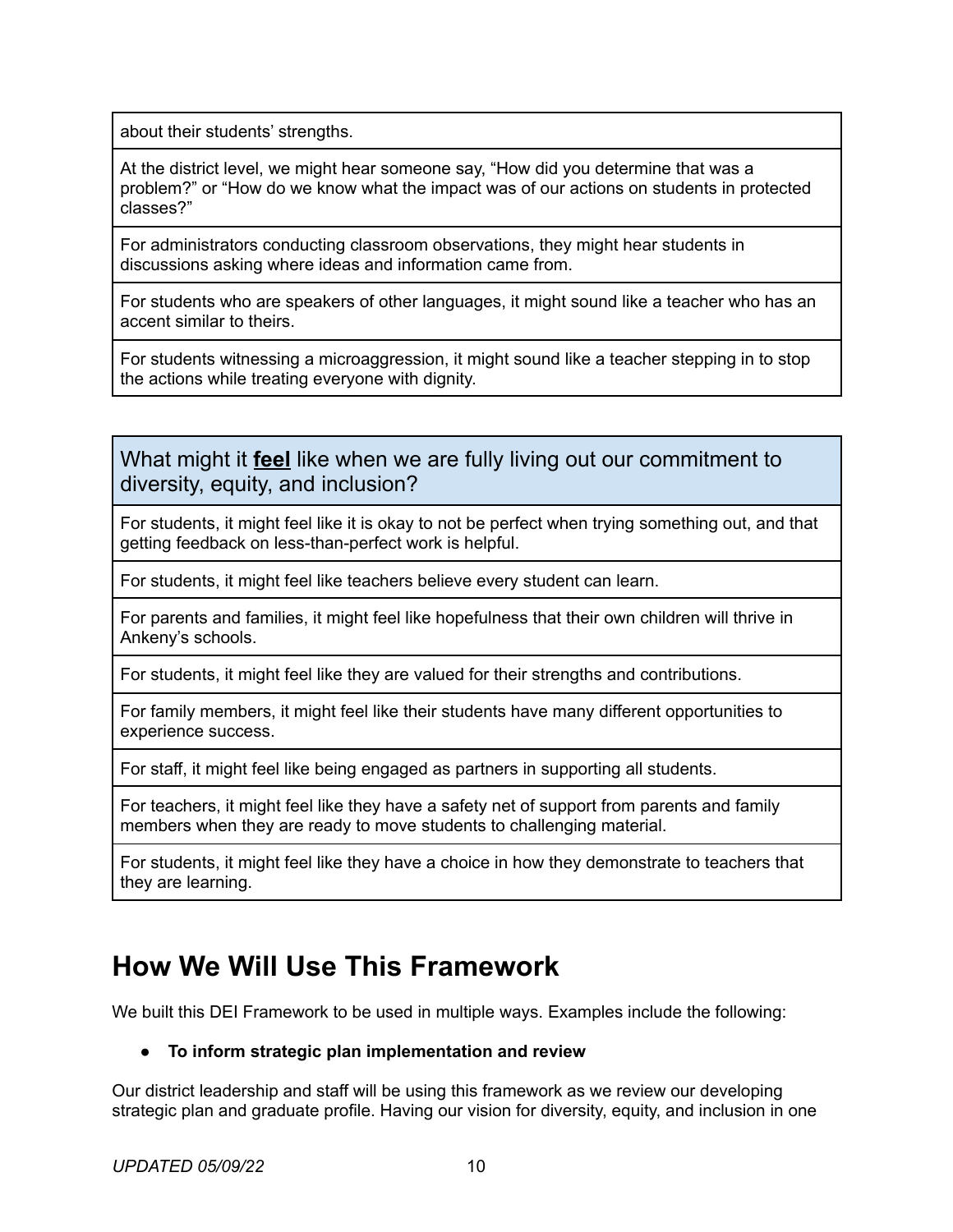document will help our Action Teams, our staff, and our board to ensure we truly have our commitment to serving each and every student woven into our most important guiding documents.

### **● To accelerate cycles of continuous improvement**

Cycles of continuous improvement begin with framing what a system's desired future state looks like. From there, practitioners can decide how they will measure the extent to which their system already is characterized by that desired future state. The next step in a cycle of improvement is to go about measuring what the current state is. Any gaps that are discovered between the current state and the desired future state provide opportunities for action and improvement.

For ACSD, this DEI Framework provides descriptions of our desired future state, one in which our district can be characterized as diverse, equitable, and inclusive. This is our vision for who we are and want to become and we can use that to design plans that will help us achieve equitable outcomes.

### **● To make decisions about policies and practices**

We can think of the DEI Framework as a set of standards for how we want Ankeny's schools to operate. As this Framework is a living document, we will be building it out with tools that can be used to review new or existing policies and practices. This is critical because, when managing complex systems like schools, we too often develop, adopt, or implement policies and programs without explicit considerations of equity. This leaves us vulnerable to the possibility of replicating inequities we have identified both within and outside of our education system.

This DEI Framework can serve as the basis for equity analysis tools that provides a way to embed considerations of equity into our decisions around policies, practices, programs, and budgets. An example of this is how we used this framework to ground our 2021-22 district audit. Our School Improvement Advisory Committee (SIAC) also will use the Framework to guide how they provide high-level oversight and support for school-based improvement plans.

### **● To guide our professional learning, hiring and staffing, and "ways of work"**

This DEI Framework outlines specific priorities for our ongoing growth and development as education professionals. The Framework provides District staff with material we can use for our own self-assessments and for collaborative growth in Professional Learning Communities, at departmental meetings, and in formal professional learning sessions. Combined with findings from external and internal audits, we all will be able to better target our investments in learning and development individually and as a group.

We will use this DEI Framework to think about how we screen candidates for new positions and promotions within the district, providing the basis for specific criteria for what we are looking for in our hiring practices, which we can give to both candidates and hiring committees. The clarity and transparency this would support are critical for a fair and equity-advancing system.

This DEI Framework also invites us to think about our "ways of work," or how a team collaborates. We are mindful that the habits of schooling can either welcome students, colleagues, and family members or they can turn them away. We can use this Framework and related resources to reflect on our climate and culture and what we can do to create a sense of connection, belonging, trust, and momentum for everyone we work with, support, and serve.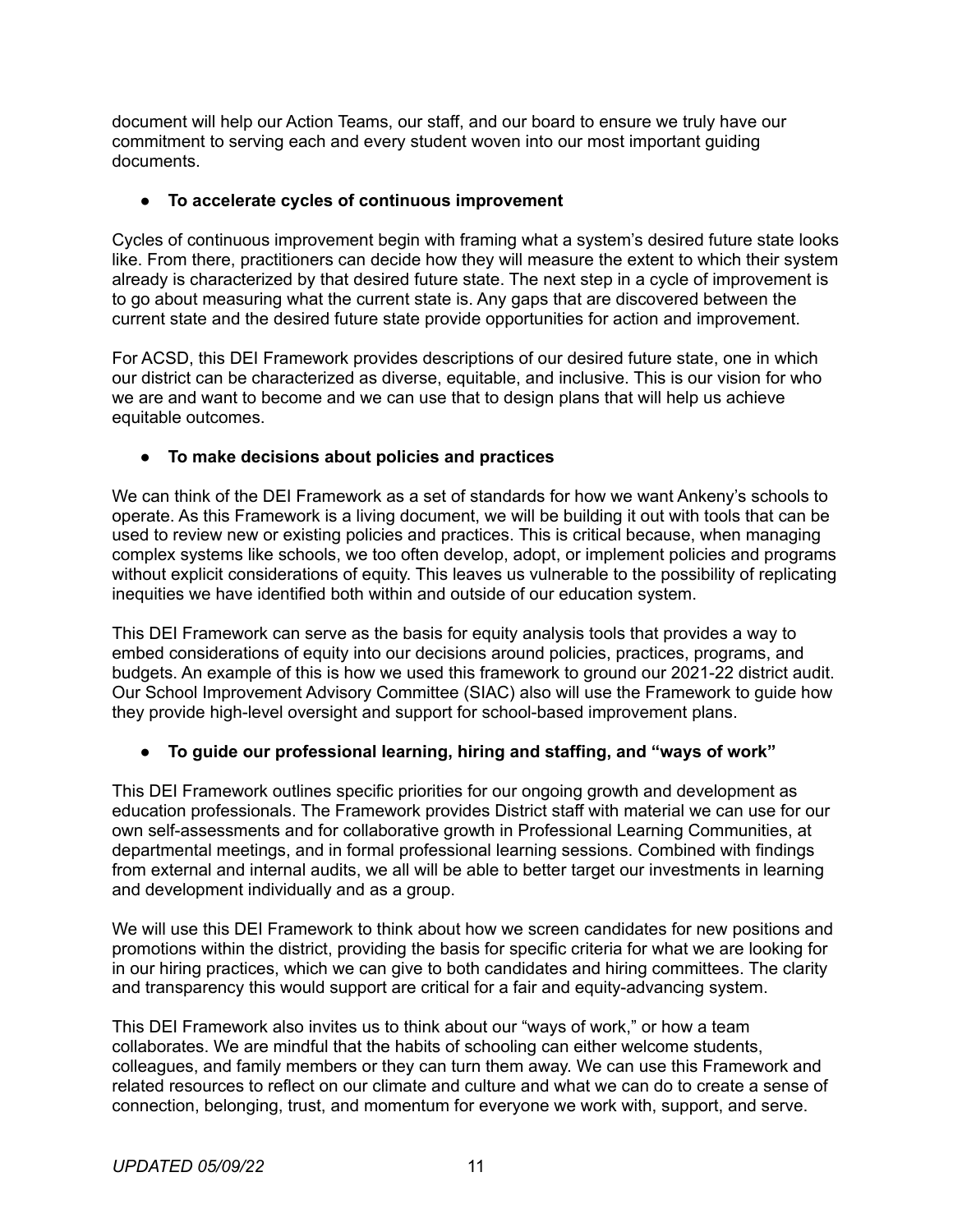# **Glossary of Terms**

**Able-bodied—**Sometimes used incorrectly as an antonym of "disabled" in phrases such as "Disabled people, unlike able-bodied people." The preferred antonym for 'disabled' is 'non-disabled' or 'person without a disability'.

**Access—**All members of the educational community should have entrance into, involvement with, and full participation of resources, conversations, initiatives, and choices which are attentive to heritage and community practices.

**Accessibility—**When a person with a disability is afforded the opportunity to acquire the same information, engage in the same interactions, and enjoy the same services as a person without a disability in an equally integrated and equally effective manner, with substantially equivalent ease of use.

**Agency—**The capacity of individuals to have the power and resources to fulfill their potential.

**Behavior disorder—**Any persistent and repetitive pattern of behavior that violates societal norms or rules, seriously impairs a person's functioning, or creates distress in others.

**Belonging—**The feeling of security and support when there is a sense of acceptance, inclusion, and identity for a member of a certain group. It is when an individual can bring their authentic self to work.

**Cisgender—**Cisgender: A person whose gender identity and expression are aligned with the gender they were assigned at birth.

**Colorblindness/Color-evasiveness**— Colorblindness an aspirational strategy to reduce racial prejudice that is not effective in a world of racial inequalities.Color-evasion is the denial of racial differences by emphasizing sameness.

**Cultural Competence**—An awareness of one's own cultural identity and views about difference, and the ability to learn and build on the varying cultural and community norms of students and their families.

**Disaggregated Data—**In education, disaggregation refers to the breaking down of student data into smaller groupings, often based on characteristics such as sex, family income, or racial/ethnic group.

**Elementary and Secondary Education Act (ESEA, also known as the Every Student Succeeds Act (ESSA)—**The federal Elementary and Secondary Education Act (ESEA), enacted in 1965, is the nation's national education law and shows a longstanding commitment to equal opportunity for all students. ESEA authorizes state-run programs for eligible schools and districts eager to raise the academic achievement of struggling learners and address the complex challenges that arise for students who live with disability, mobility problems, learning difficulties, poverty, or transience, or who need to learn English. ESSA replaces the previous reauthorization of ESEA, known as the No Child Left Behind (NCLB) Act, enacted in 2002.

**ESOL, English to Speakers of Other Languages—** English for speakers of other languages: refers to the teaching of English to students whose first language is not English, but who are living in an English-speaking country. When students are learning English in a native English-speaking country (ESL), these students are not necessarily learning a second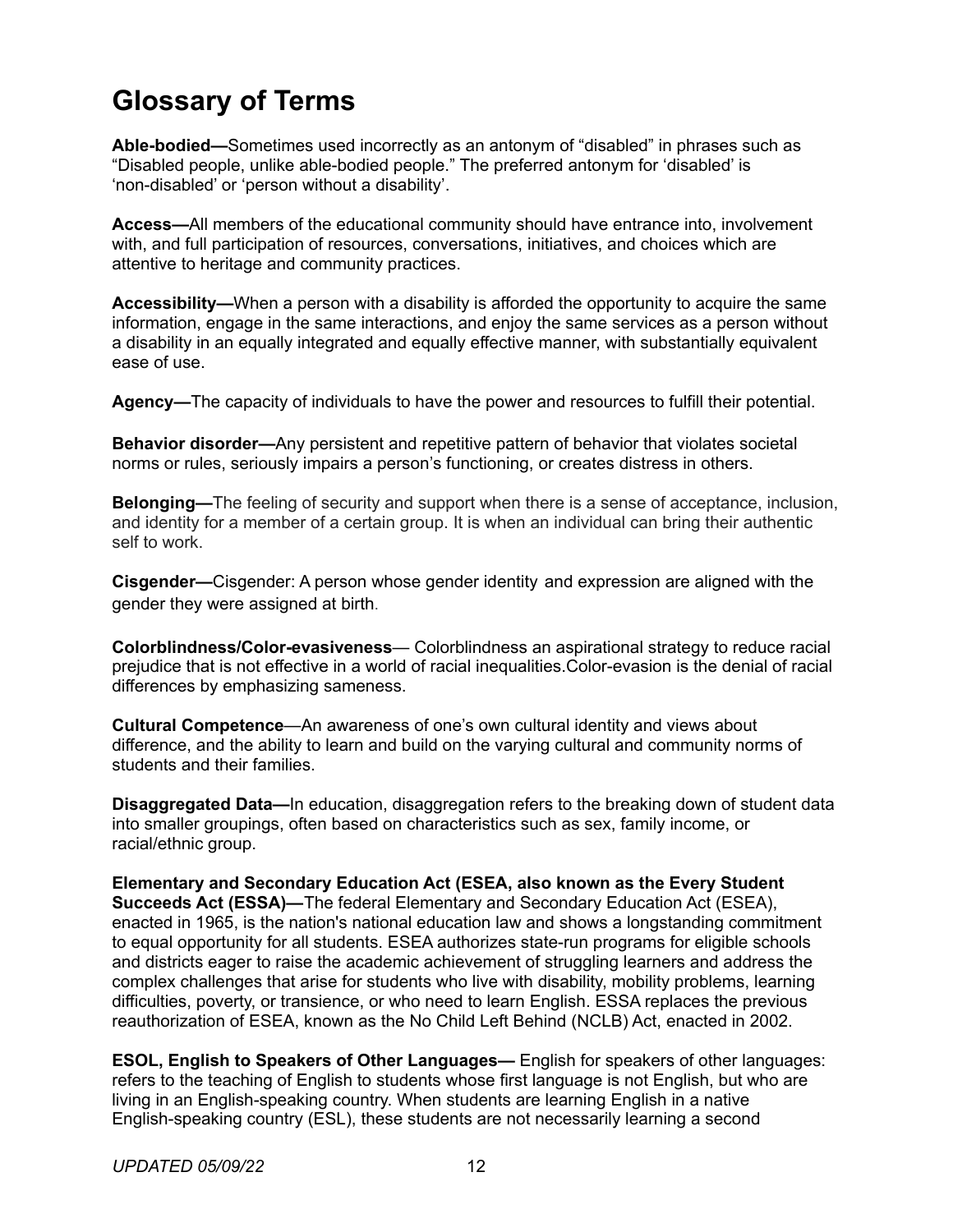language. It could be a student's third or even fourth language. Then, English as a Second Language is limiting and not fully comprehensive in its description.

**Ethnicity—**Group characteristic often based on national origin, ancestry, language, or other cultural characteristic.

**Free and Reduced Price Lunch (FRL)—** A data point used as an indicator of poverty in education.

**Gender Identity—**Gender identity: How an individual identifies in terms of their gender. Gender identities may include, "male," "female," "androgynous," "transgender," "genderqueer" and many others, or a combination thereof.

**Gender Non-conforming—**Gender Non-conforming or Gender Variant: A person who has a gender identity and/or gender expression that does not conform to the gender they were assigned at birth. People who identify as "gender non-conforming" or "gender variant" may or may not also identify as "transgender."

**Gender Expression—**Gender expression: The multiple ways (e.g., behaviors, dress) in which a person may choose to communicate gender to oneself and/or to others.

**HF 802—**An Act providing for requirements related to racism or sexism training at, and diversity and inclusion efforts by, governmental agencies and entities, school districts, and public postsecondary educational institutions.

**Implicit Bias—**The attitudes or stereotypes that affect our understanding, actions, and decisions in an unconscious manner. The biases, which encompass both favorable and unfavorable assessments, are activated involuntarily and without an individual's awareness or intentional control.

**Indoctrination—**The process of teaching a person or group to accept a set of beliefs uncritically.

**Intersectionality—**The study of overlapping or intersecting social identities and the ways that people with these identities experience mainstream institutions differently from those with dominant identities. [OR: the ways that people with these identities experience related systems of oppression, domination, or discrimination, marginalization, and exclusion. (Crenshaw, 1989).

**Intercultural Competence—**The capability to shift cultural perspective and appropriately adapt behavior to cultural differences and commonalities.

**Iowa Core—**The Iowa Core standards describe what students should know and be able to do from kindergarten through 12th grade in math, science, English language arts and social studies. The Iowa Core also sets learning goals for 21st Century skills in areas such as financial and technological literacy. The Iowa Core is a set of common expectations for school districts across the state. It is not a curriculum, so decisions about how to help students meet learning goals remain in the hands of local schools and teachers.

**Justice—**The quality of being just; it involves schools and communities that work to provide equitable access to resources and quality education for all students.

**Learning disability—**Disorders that affect the ability to understand or use spoken or written

*UPDATED 05/09/22* 13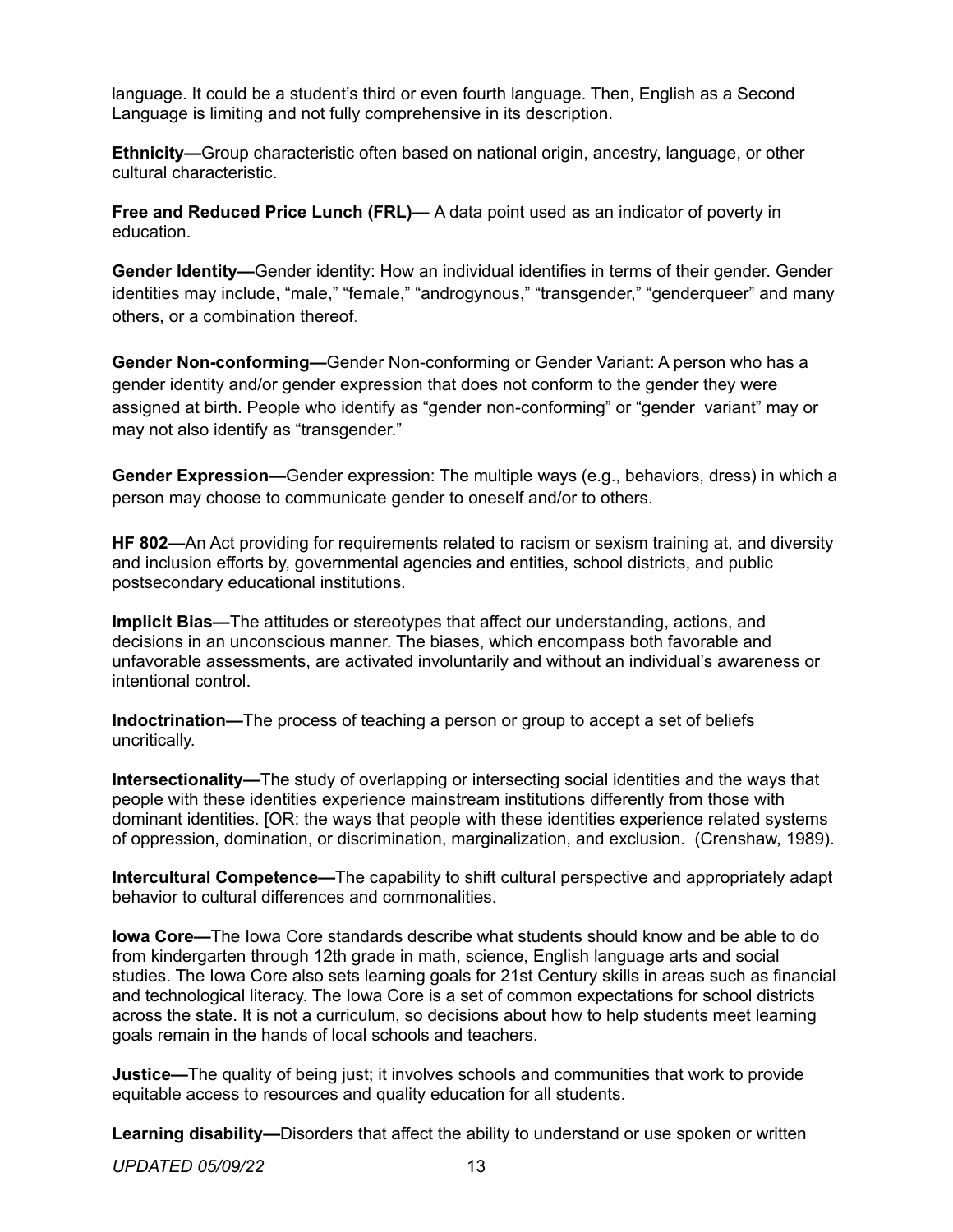language, do mathematical calculations, coordinate movements, or direct attention. Although learning disabilities occur in very young children, the disorders are usually not recognized until the child reaches school age.

**LGBTQ—**An acronym for lesbian, gay, bisexual, transgender and queer or questioning. These terms are used to describe a person's sexual orientation or gender identity.

**Measures-Method** (s) used to monitor and collect indicators of progress data.

**Neurodiversity—**Describes the idea that people experience and interact with the world around them in many different ways; there is no one "right" way of thinking, learning, and behaving, and differences are not viewed as deficits.

**Positionality—**The multiple, unique experiences that situate each of us; namely that gender, [gender expression], race, class, [ability, religion, national origin, language], and other aspects of our identities are markers of relational positions rather than essential qualities.

**Power—**The legitimate control of, or access to, those institutions [resources and opportunities] sanctioned by the state [authorities].

**Privilege—**Any advantage that is unearned, exclusive, and socially conferred.

**Protected classes—**The groups protected from employment discrimination by law. These groups include men and women on the basis of sex; any group which shares a common race, religion, color, or national origin; people over 40; and people with physical or mental disability.

**Racism—**An oppressive system rooted in overt and covert harmful beliefs and actions of both individuals and institutions that unequally distributes privileges, resources, and power based on race, and in which one race/color group benefits from dominating another and defines itself and others through this domination.

**Racial Slur—**Derogatory, pejorative, or insulting terms for members of a racial or ethnic group. While some slurs, like the "n-word" are understood as such and are avoided, some slurs are still used in everyday speech, with little understanding of their harm.

**Representation—**Providing and having adequate presence of all when decision and choice making, as to examine the patterns of underlying beliefs, practices, policies, structures and norms that may marginalize specific groups and limit opportunity.

**Social Identity—**A person's sense of who they are based on their group membership(s).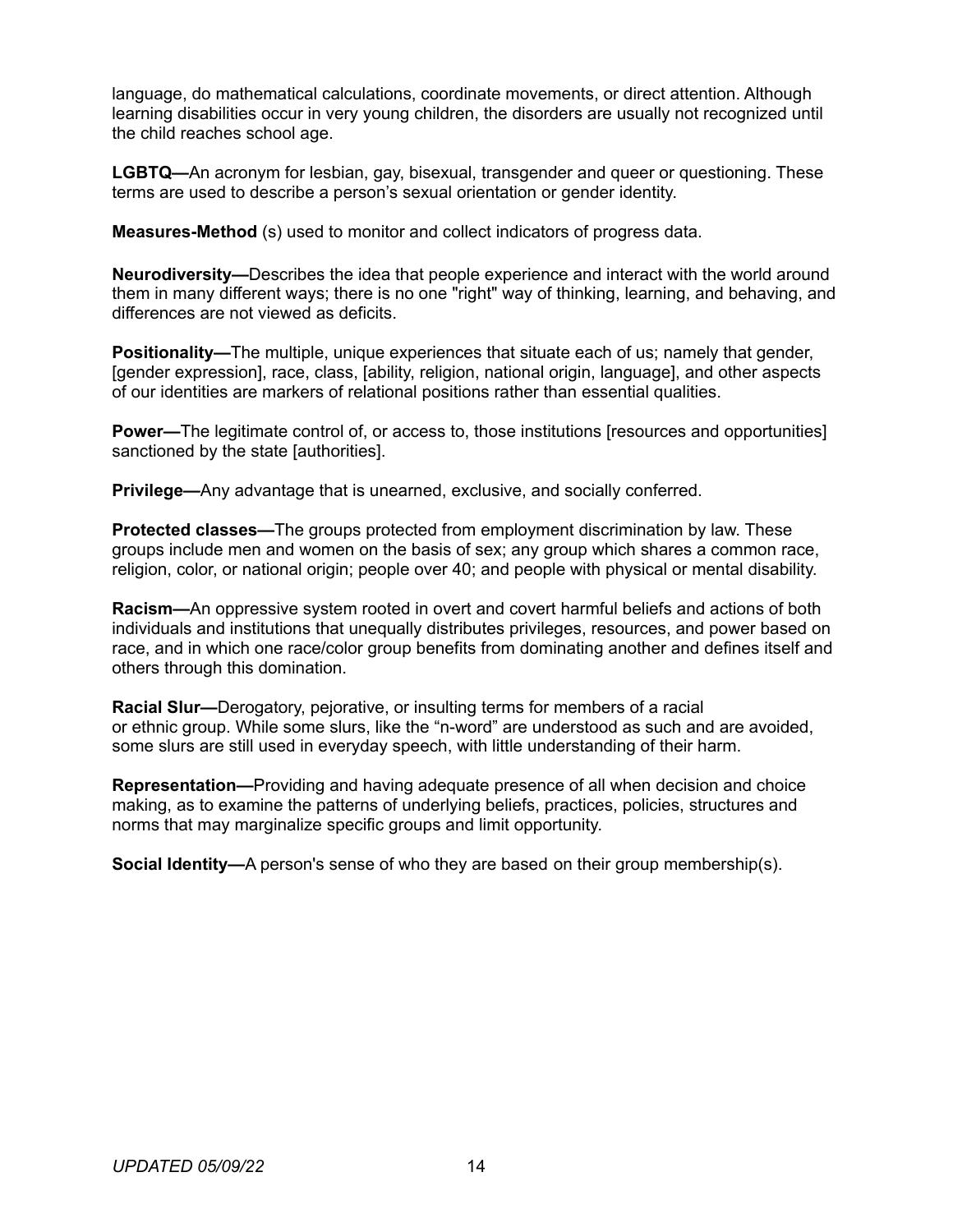

Social Identity Wheel(Kalish et al., 2021)

**Transgender—**Transgender: A person whose gender identity and/or expression are not aligned with the gender they were assigned at birth. "Transgender" is often used as an umbrella term encompassing a large number of identities related to gender non-conformity.

**Sexual Orientation—**Sexual orientation is a person's romantic and/or physical attraction to people of the same and/or another gender, such as being straight or heterosexual, lesbian, gay, bisexual, or asexual.

**Strategic Planning—** is a continuous process that examines the chain of cause and effect consequences over time of an actual or intended decision that a leader is going to make, as well as alternative courses of action

**Universal Design—**The design of products and environments to be usable by all people, to the greatest extent possible, without the need for adaptation or specialized design.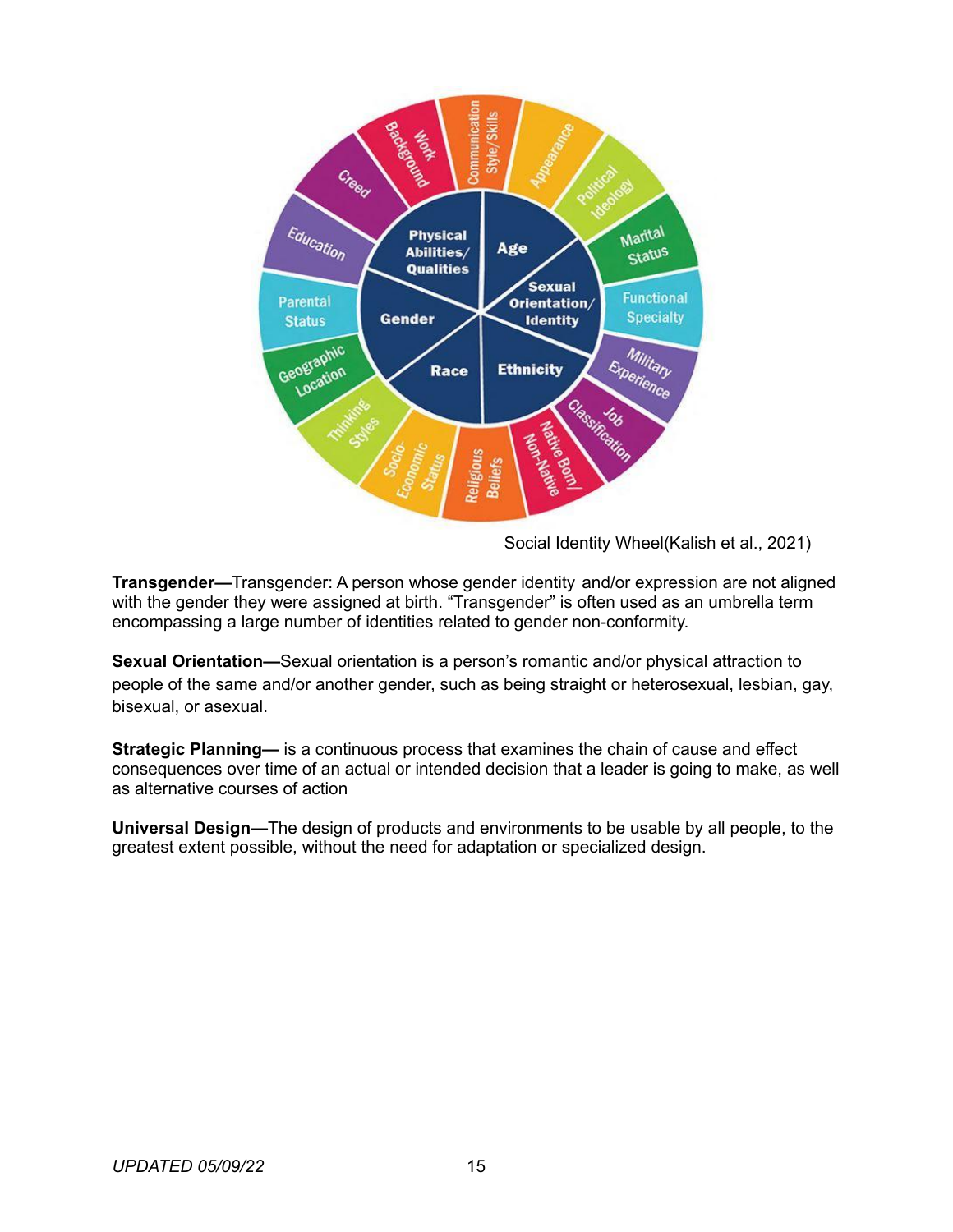# **Bibliography**

Aldridge, J. M., & Fraser, B. J. (2016). Teachers' views of their school climate and its relationship with teacher self-efficacy and job satisfaction.Learning Environments Research, 19(2), 291–307.

doi:<http://dx.doi.org.cupdx.idm.oclc.org/10.1007/s10984-015-9198-x>.

- An, B.P. (2013). The Impact of Dual Enrollment on College Degree Attainment: Do Low-SES Students Benefit? Educational Evaluation and Policy Analysis. Volume: 35 issue: 1, page(s): 57-75. Washington, DC: AERA.
- Artiles, A. J., & Kozleski, E. B. (2007). Beyond convictions: Interrogating culture, history, and power in inclusive education.
- Assor, A., Kaplan, H., & Roth, G. (2002). Choice is good but relevance is excellent: Autonomy affecting teacher behaviors that predict students' engagement in learning. British Journal of Educational Psychology, 72, 261–278.
- Bandura, A. (1997). Self-Efficacy: The exercise of control. New York: W.H. Freeman and Company
- Bartoli, E. Michael,A., Bentley-Edwards, K. L., Stevenson, H. C., Shor, R.E., & McClain, S.E. (2016). Training for colour-blindness: White racial socialisation. *Whiteness and Education, 1*(2), 125-136.
- Bevins, K. C. (2019). Interconnectedness: The Lived Experiences of Six Middle School Employees During the First Two Years of Restorative Practices Implementation (Doctoral dissertation, Concordia University (Oregon)).
- Bolgatz, J. (2007). More than Rosa Parks: Critical multicultural social studies in a fourth-grade class. Transformations: The Journal of Inclusive Scholarship and Pedagogy, 18(1), 39-51.
- Boser, U., Wilhelm, M., & Hanna, R. (October 2014). The power of the Pygmalion Effect: Teachers expectations strongly predict college completion. Washington, DC: Center for American Progress.
- Bouchard, K. L., & Berg, D. H. (2017). Students' School Belonging: Juxtaposing the Perspectives of Teachers and Students in the Late Elementary School Years (Grades 4-8). School Community Journal, 27(1), 107-136.
- Brown, M. A. (2018). Creating restorative schools: Setting schools up to succeed. St. Paul, MN: Living Justice Press.
- Center on the Developing Child at Harvard University (2021). Three Principles to Improve Outcomes for Children and Families, 2021 Update. http://www.developingchild.harvard.edu
- Chatterji, R., Campbell, N. & Quirk, A. (June 2021). Closing Advanced Coursework Equity Gaps for All Students. Washington, DC: Center for American Progress. Retrieved April 12, 2022, from <https://americanprogress.org/wp-content/uploads/2021/07/AdvancedCoursework-report1>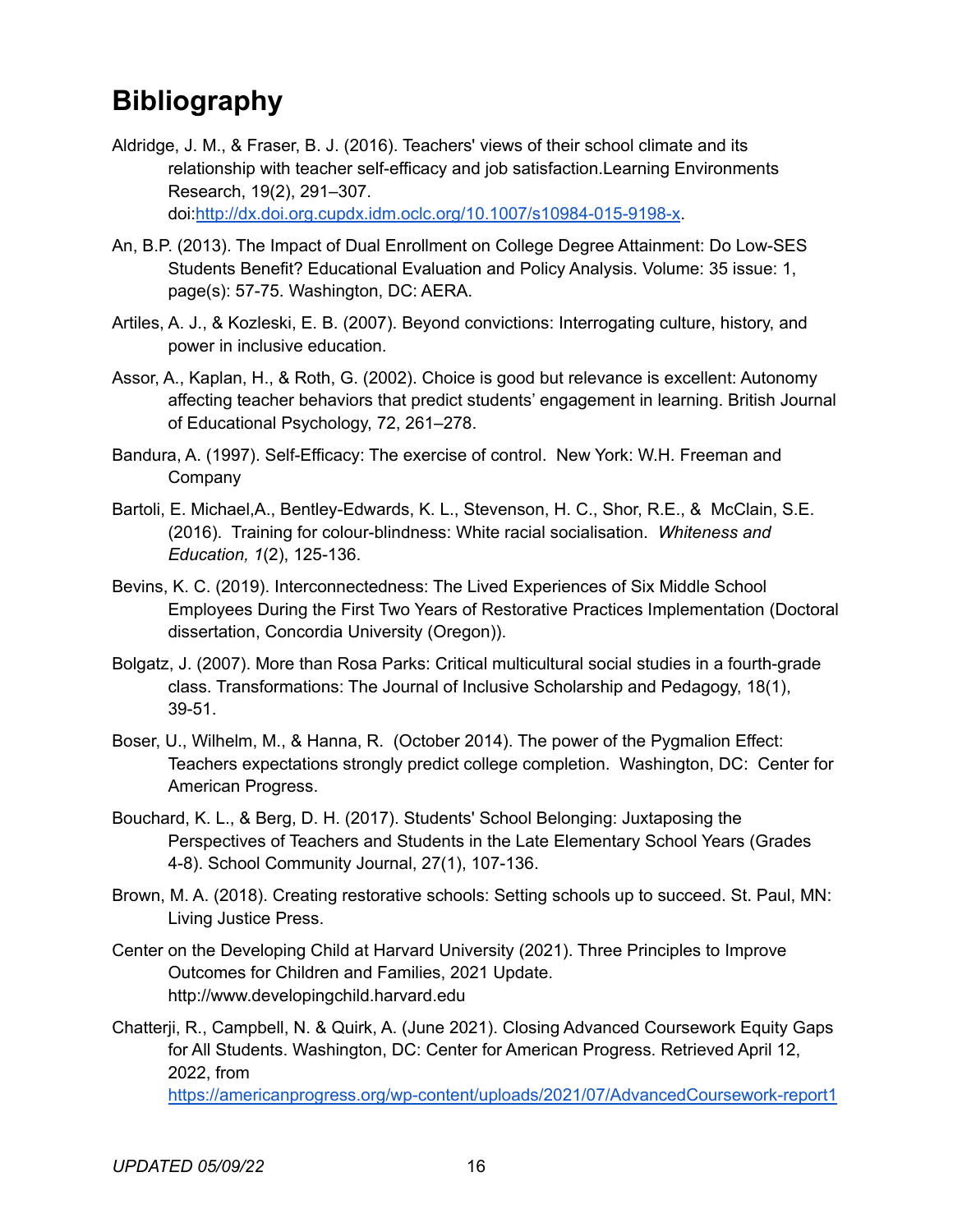- Cherng and Halpin (2016). The importance of minority teachers student perceptions of minority versus white teachers. *Educational Researcher, 45*(7), 407-420.
- Clewell, B. C, Puma, M. J., & McKay, S. A. (2005). Does it matter if my teacher looks like me? The impact of teacher race and ethnicity on student academic achievement. Paper presented at the annual meeting of the American Educational Research Association, Montreal, Canada.
- Clifford, A. (n.d.) Healthier SF: Teaching restorative practices with classroom circles. Santa Rosa, CA: Center for Restorative Process.
- Coomer, M. N., Skelton, S. M., Kyser, T. S., Warren, C., & Thorius, K. A. K. (2017). Assessing bias In standards and curricular materials. Equity Tool. Indianapolis, IN: Great Lakes Equity Center. Rigor and Relevance: Curriculum Design and Implementation for Diverse Learners.
- Cole, B. P. (1986). The black educator: An endangered species. Journal of Negro Education, 55(3), 326–334.
- Crouch, R., Keys, C. B., & McMahon, S. D. (2014). Student–teacher relationships matter for school inclusion: School belonging, disability, and school transitions. Journal of prevention & intervention in the community, 42(1), 20-30.
- D'Ailly, H. (2004). The role of choice in children's learning: A distinctive cultural and gender difference in efficacy, interest, and effort. Canadian Journal of Behavioral Science, 36, 17–29.
- Darden, E. C., & Cavendish, E. (2012). Achieving resource equity within a single school district: Erasing the opportunity gap by examining school board decisions. Education and Urban Society, 44(1), 61-82.
- De Boer, H., Bosker, R.J., & van der Werf, M.P. C. (2010). Sustainability of teacher expectation bias effects on long-term student performance. Journal of Educational Psychology 102(1): 168–179.
- De Pedro, K. T., Gilreath, T., & Berkowitz, R. (2016). A latent class analysis of school climate among middle and high school students in California public schools. Children and Youth Services Review, 63, 10-15.
- De Valenzuela, J. S., Bird, E. K. R., Parkington, K., Mirenda, P., Cain, K., MacLeod, A. A., & Segers, E. (2016). Access to opportunities for bilingualism for individuals with developmental disabilities: Key informant interviews. Journal of communication disorders, 63, 32-46.
- Donohoo, J., Hattie, J., & Eells, R. (2018). The power of collective efficacy. Educational Leadership, 75(6), 40-44.
- Day, J. K., Snapp, S. D., & Russell, S. T. (2016). Supportive, not punitive, practices reduce homophobic bullying and improve school connectedness. *Psychology of Sexual Orientation and Gender Diversity*, *3*(4), 416.
- Dee, T. (2004). Teachers, race, and student achievement in a randomized experiment. *Review of Economics and Statistics, 86*(1), 195-210. doi: [10.1162/003465304323023750](http://dx.doi.org/10.1162/003465304323023750)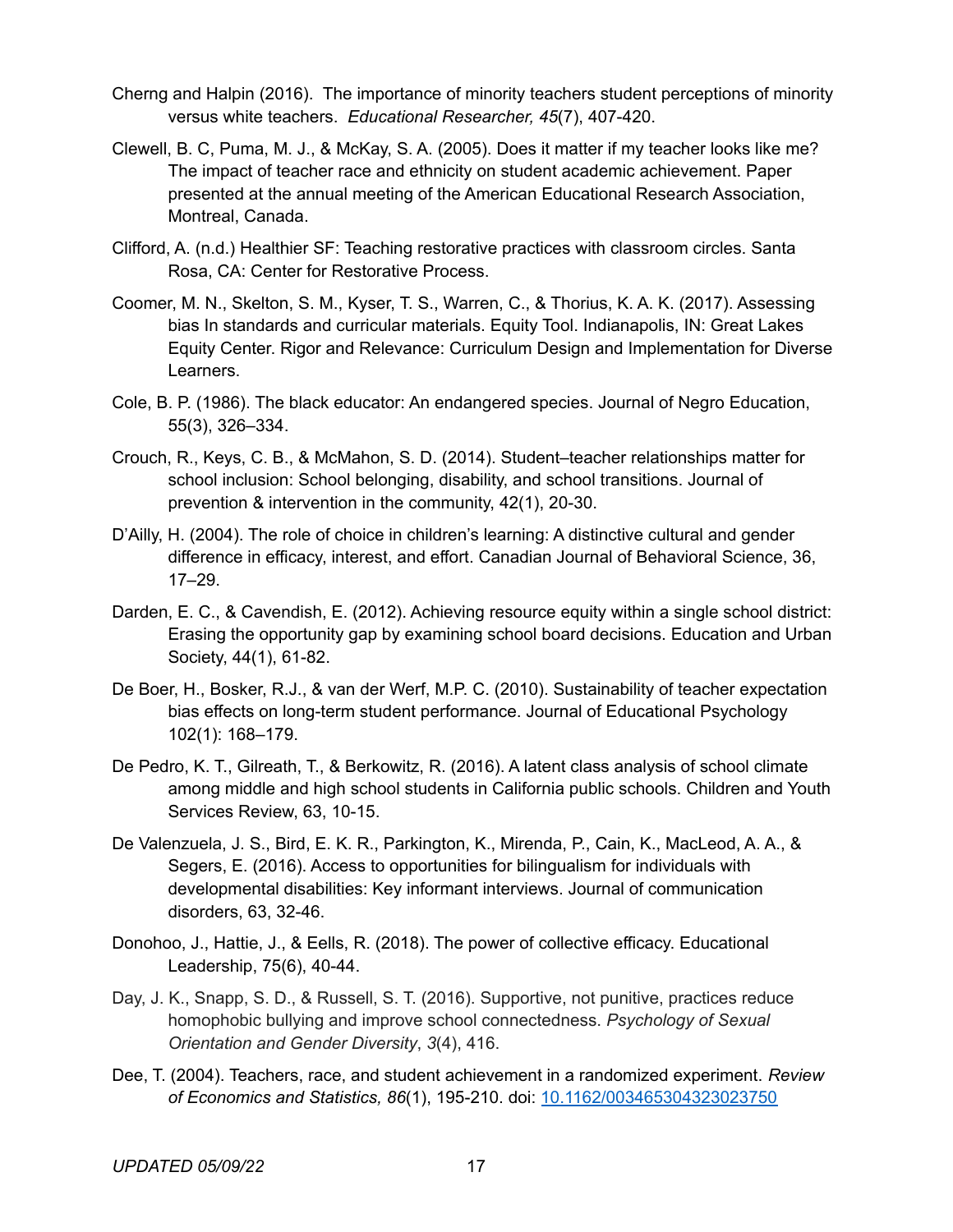- Drewery, W. (2016). Restorative practice in New Zealand schools: Social development through relational justice. *Educational Philosophy and Theory*, *48*(2), 191-203.
- Ehrenberg, R. G., Goldhaber, D. D., & Brewer, D. J. (1995). Do teachers' race, gender, and ethnicity matter? Evidence from the National Education Longitudinal Study of 1988 [Electronic version]. *Industrial and Labor Relations Review, 48*(3), 547-561.
- Evans, M. O. (1992). An estimate of race and gender role-model effects in teaching high school. *Journal of Economic Education, 10*, 209–227. doi: [10.1080/00220485.1992.10844754](http://dx.doi.org/10.1080/00220485.1992.10844754)
- Ferguson, R. F. (2003). Teachers' Perceptions and Expectations and the Black-White Test Score Gap. *Urban Education*, *38*(4), 460–507. <https://doi.org/10.1177/0042085903038004006>
- Gay, G. (2018). *Culturally responsive teaching: Theory, research, practice*. 1(3). New York, NY: Teachers College Press.
- Gershenson, S., Holt, S.B., & Papageorge, N.W. (2015). *Who Believes in Me? The Effect of Student-Teacher Demographic Match on Teacher Expectations.* Upjohn Institute Working Paper 15-231. Kalamazoo, MI: W.E. Upjohn Institute for Employment Research. Retrieved October 29, 2016 from [https://doi.org/10.17848/wp15-231.](https://doi.org/10.17848/wp15-231)
- GLSEN. (2014). Glsen.org. GLSEN Key Concepts and Terms. Retrieved May 2, 2022, from https://glsen.org/sites/default/files/2020-04...
- Gower, A. L., Forster, M., Gloppen, K., Johnson, A. Z., Eisenberg, M. E., Connett, J. E., & Borowsky, I. W. (2018). School practices to foster LGBT-supportive climate: Associations with adolescent bullying involvement. *Prevention Science*, *19*(6), 813-821.
- Graham, P.A. (1987, April). Black teachers: A drastically scarce resource. *Phi Delta Kappan, 68*(8), 598-605.
- Great Lakes Equity Center. (2019). Leading Equity-Focused Initiatives Strategic Equity Partnership Academy. (Midwest & Plains Equity Assistance Center: Indianapolis, IN). Retrieved April 6 from <https://drive.google.com/file/d/1DKYunJauKOwKUQgAQx3l7UTx-YyuPQQl/view>.
- Hanushek, E. A. (1992). The trade-off between child quantity and quality. *Journal of Political Economy, 100*(1), 84-117.
- Irvine, J. J. (1988). An analysis of the problem of the disappearing Black educator. *Elementary School Journal, 88*(5), 503-514.
- Kehoe, M., Bourke-Taylor, H., & Broderick, D. (2018). Developing student social skills using restorative practices: A new framework called HEART. *Social Psychology of Education*, *21*(1), 189-207.
- Matcznski, T. C. & Joseph, E. A. (1989). Minority teachers shortage: A proposal to counter the lack of activity. *Action in Teacher, 11*, 42-46.
- McKenna, M. K., & Millen, J. (2013). Look! Listen! Learn! Parent narratives and grounded theory models of parent voice, presence, and engagement in K-12 education. *School Community Journal, 23*(1), 9-48.